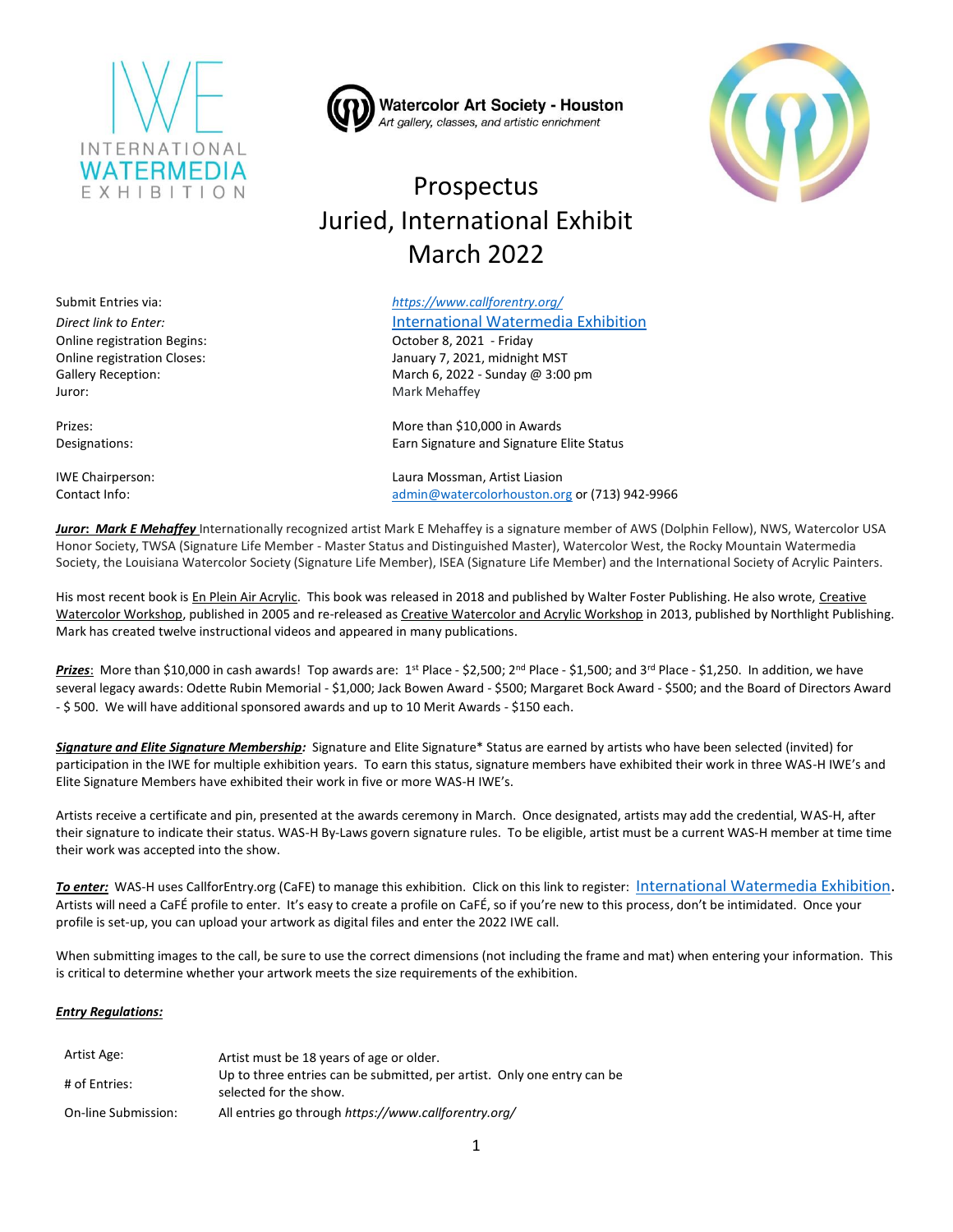| Page   2        |                                                                                                                                                                                                                                                                                                                                              |
|-----------------|----------------------------------------------------------------------------------------------------------------------------------------------------------------------------------------------------------------------------------------------------------------------------------------------------------------------------------------------|
| Pay Entry Fee:  | 1 entry- \$40; 2 entries - \$65; 3 entries - \$75 (non-refundable)                                                                                                                                                                                                                                                                           |
| Age of Artwork: | Only work created within 24 months of entry deadline (12/31/2021)                                                                                                                                                                                                                                                                            |
| Watermedia:     | At least 80% water media: watercolor, acrylic, gouache, egg tempera,<br>casein, ink. NO water miscible oil.                                                                                                                                                                                                                                  |
| Surface:        | Surface: Paper, Yupo, Claybord, Aguabord, Gessobord, and paper-based<br>board (illustration or art board). (No canvas)                                                                                                                                                                                                                       |
| Size Minimum:   | 123 Square Inches or 793.54 Square Centimeters (height X width) -<br>measured inside the window created by the mat. In addition, the<br>artwork may be no smaller than 9 1/4 inches or 23.5 centimeters on any<br>side as measured inside the window created by the mat. Artwork is<br>measured for compliance when received in the gallery. |
| Size Maximum:   | 48 inches or 122 centimeters (including the frame) in any direction.                                                                                                                                                                                                                                                                         |
| Original Art:   | Original Work only: Work must be artists original work, no copies or<br>giclees. Reference photos can only be used if the photo was taken by the<br>artist.                                                                                                                                                                                  |

#### *Framing and Matting Regulations:*

|                       | Regulation                                                                                                        | Additional Info                                                                  |  |
|-----------------------|-------------------------------------------------------------------------------------------------------------------|----------------------------------------------------------------------------------|--|
| Framing:              | Artwork must be framed and matted.                                                                                | Liners and mats must be white. No toned/colored<br>liners or mats are permitted. |  |
| Framing<br>exception: | Claybord, Aquabord, or Gessobord Wood Cradle Panels. Must be able to hang by a wire in the back of the<br>cradle. |                                                                                  |  |
| Frame colors:         | Black, brown, white                                                                                               | Wood - simple, not embellished                                                   |  |
|                       | Black, brown, white, Gold or Silver toned                                                                         | Metal frames - simple                                                            |  |
| Frame size:           | Not wider than 2.0 inches/5.08 centimeters                                                                        | Measured from front                                                              |  |
| Hanging:              | Frames/Panels must be strung from wire in the back                                                                | No sawtooth hangers                                                              |  |
| Stability:            | Frames must be stable and undamaged. Unsuitable frames will be disqualified.                                      |                                                                                  |  |
| Protection:           | Plexiglass for frames, varnish for cradle panels                                                                  | No glass allowed                                                                 |  |
| Arrive:               | Must be ready to hang when received by the gallery.                                                               |                                                                                  |  |

### *Publicity:*

WAS-H reserves the right to photograph and duplicate works for the catalog and publicity purposes. Every effort will be made for attribution of the work provided to the 45<sup>th</sup> International Watermedia Exhibition. An online catalogue will be available before the last day of the exhibition.

#### Disclaimer:

Submitting a work of art to this exhibition shall constitute an agreement on the part of the artist to comply fully with the conditions and terms set forth in this prospectus. Sorry, the lawyers made me say that!

#### *Invitation to participate:*

If your artwork has been selected (invited) to participate in the 45<sup>th</sup> Annual IWE – you are among the very best! Congratulations! Be sure to accept your invitation and then pack your artwork so you can send it to Houston. Just a few things to keep in mind:

| Dates for In-Take:         | Start: 3/3/22                                                                    | End: $3/5/22$      |                        |  |
|----------------------------|----------------------------------------------------------------------------------|--------------------|------------------------|--|
| Shipping Instructions:     | Will be provided to artists whose work is accepted into the show (see Invitation |                    |                        |  |
|                            | Notification email)                                                              |                    |                        |  |
| Days/Times for deliveries: | Deliveries can only be accepted                                                  | Tuesday - Saturday |                        |  |
|                            | during regular gallery hours:                                                    | Closed Sun & Mon   | $10$ am $-3$ pm        |  |
| <b>Accepted Artwork:</b>   | Must be the same as the digital picture submitted when                           |                    | No substitutions.      |  |
|                            | submitting your online entry                                                     |                    |                        |  |
| Arrival by Deadline:       | Paintings received after the deadline will not be in the show. No exceptions.    |                    |                        |  |
| Price of Painting:         |                                                                                  |                    | Not for sale paintings |  |
|                            | Sales price at time of entry may not change.                                     | - price should be  |                        |  |
|                            |                                                                                  | zero.              |                        |  |
|                            | Can't be removed from the gallery until the show closes.                         |                    | April 1, 2022, 10 am   |  |
| Sold paintings:            | Paintings will not be released until:                                            |                    | CST                    |  |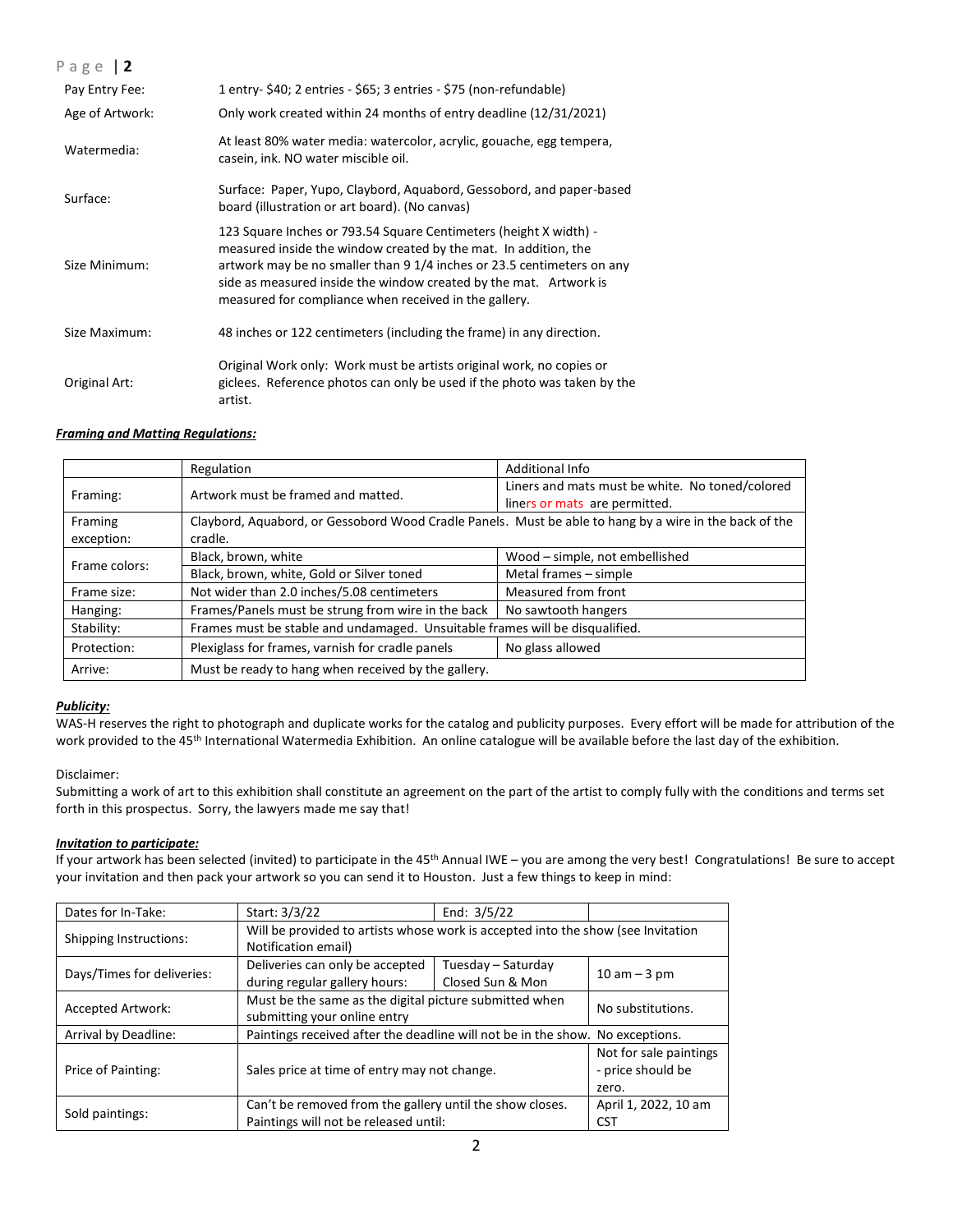| Hanging Location in Gallery: | WAS-H will determine the location of hanging for all artwork. Special requests by |
|------------------------------|-----------------------------------------------------------------------------------|
|                              | the artists are not allowed.                                                      |
| Handling Fee:                | \$25 for hand-delivered paintings and \$50 for shipped paintings.                 |

#### *Gallery Sales:*

If WAS-H sells your painting while it's in the show, here is what you need to know:

- The sales price of the painting will remain the same as what was submitted during the call for entry.
- WAS-H reserves the right to negotiate up to a 10% discount to secure the sale of a painting.
- Your price includes the frame.
- The Gallery receives a donation of 25% for all paintings sold during the exhibit.
- Sales tax is charged for all gallery sales regardless of country or origin.
- Artist is responsible for any shipping costs or delivery fees.
- Painting sales during the exhibit will be handled on behalf of the artist by WAS-H. Interested buyers may call the gallery at 713-942-9966 or send an email to [admin@watercolorhouston.org.](mailto:admin@watercolorhouston.org)

### *Liability*

Neither WAS-H nor WAS-H's representatives will be responsible for damages or loss, whatever the cause. Invited and accepted artists release WAS-H and WAS-H's representatives from all liability with respect to loss or damage to the artist's works of art. The artist may carry their own insurance on their artwork.

#### *Disqualifications and Penalties*

- WAS-H reserves the right to reject any painting that, upon arrival at the Gallery, is significantly altered or different than the digital photo used for gaining entry to the Exhibition, or is different in dimensions or media than those entered, or does not meet eligibility guidelines. It's a good idea to look at the disqualification checklist and make sure your artwork meets the requirements.
- Artwork must remain on display in the Gallery for the duration of the Special Exhibition. Removal of artwork prior to the closing will result in penalties assessed by the Board of Directors of WAS-H and disqualification to enter future shows.

#### *Country Restrictions*:

Embargoed and sanctioned country restrictions and credit card acceptance limitations may exclude certain countries from eligibility to this exhibition.

# **Helpful references:**

## *Understanding the eight phases of the IWE:*

| Phase:              |         | Date:                            | Description:                                                        |
|---------------------|---------|----------------------------------|---------------------------------------------------------------------|
| Phase I:            |         | $10/8/21 - 1/7/21$               | Artists submit their works for consideration.                       |
| Submission          |         |                                  |                                                                     |
| Phase II:           |         |                                  | Juror determines which entries will be Invited to                   |
| Selection           |         | $1/8/22 - 1/22/22$               | participate.                                                        |
| Phase III:          |         | 1/23/2022                        | Artists are notified via an email from café. Paintings are          |
| <b>Notification</b> |         |                                  |                                                                     |
| Phase IV:           | On-Line | $2/6/22$ (deadline)              | If accepted, Artist must accepts/rejects the invition to            |
|                     |         |                                  | participate.                                                        |
| Acceptance          |         | <b>Accepting Artist</b><br>must: | Pack and send their original artwork, ready to hang, to<br>Houston. |
|                     |         |                                  | Include a Pre-paid return shipping labels with your                 |
|                     |         |                                  | artwork.                                                            |
|                     |         |                                  | Agree to participate in the online exhibition as well.              |
|                     |         |                                  | If artist declines, they forfeit awards/gallery                     |
|                     |         |                                  | participation.                                                      |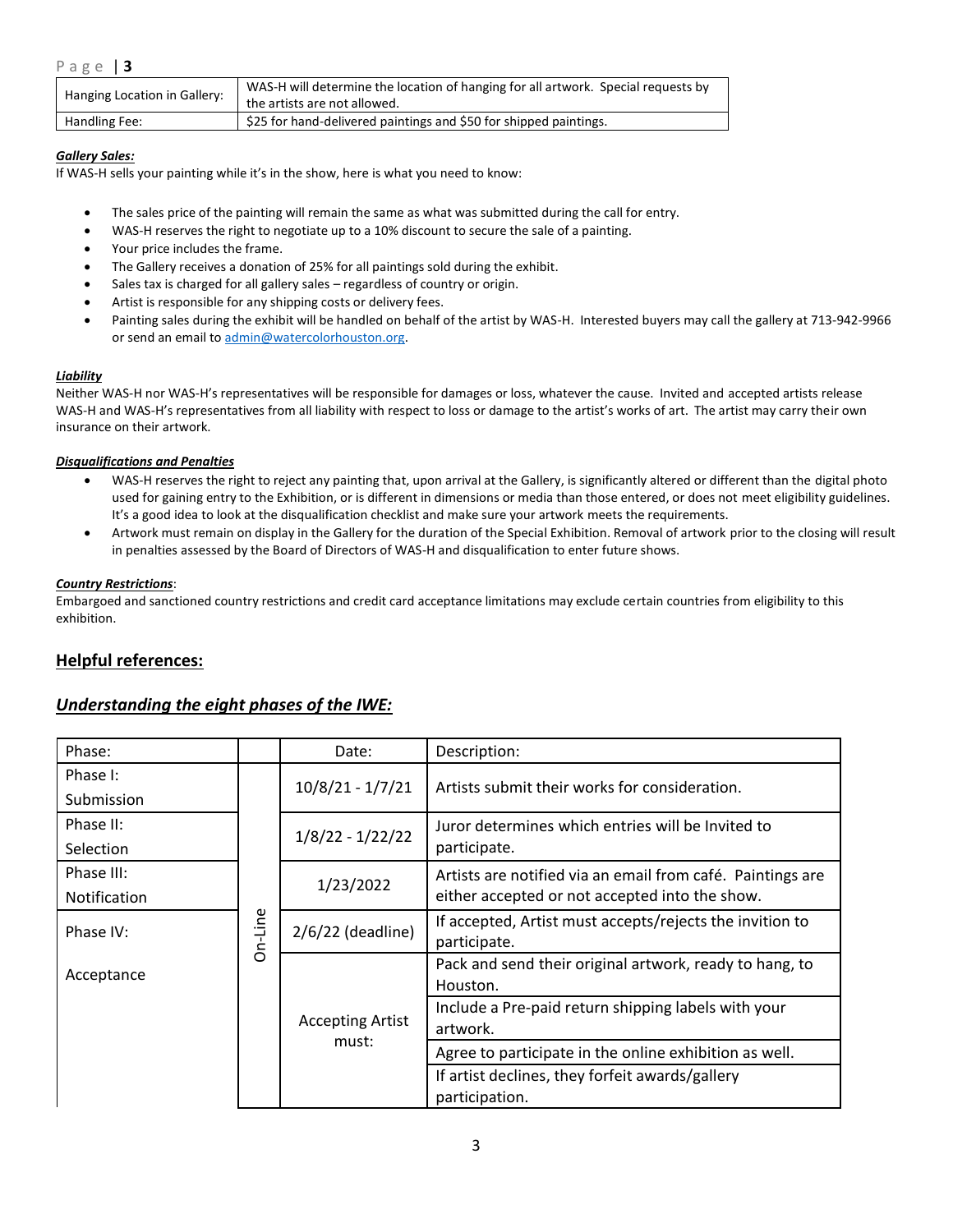|                          |         |                    | Registration information cannot be changed at this time.<br>This includes the price, title, or entry size. |
|--------------------------|---------|--------------------|------------------------------------------------------------------------------------------------------------|
| Phase V:                 |         | 3/3/22 (deadline)  | Work is uncrated and examined to determine rules<br>compliance.                                            |
| In-Take                  |         |                    | Prospectus rules will be closely adhered to.                                                               |
|                          |         |                    | There is a list of disqualifications below $-$ please read<br>them carefully.                              |
|                          | Gallery | Disqualifications: | Screen committee has the final say regarding<br>disqualifications.                                         |
|                          |         |                    | Disqualified works are shipped back to the artist.                                                         |
| Phase VI:                |         | 3/5/2022           | Qualified artwork is judged, winners are selected and                                                      |
| <b>Final Judging</b>     | Houston |                    | notified.                                                                                                  |
| Phase VII:               |         | 3/6/2022           | <b>Reception/Show Opens</b>                                                                                |
| <b>Winners Announced</b> |         |                    |                                                                                                            |
| Phase VIII:              |         |                    | Gallery show is open to public.                                                                            |
| Gallery and              |         | $3/8/22 - 3/31/22$ | Paintings may not be removed during this time.                                                             |
| On-line Exhibit          |         | 3/6/22-12/31/22    | Online Gallery is live and will continue through the end<br>of the year.                                   |

# **Definition of Terms:**

Invited: If your digital image has been selected for participation into the 45<sup>th</sup> Annual IWE, then you will receive an invitation to participate. You will need to accept that invitation in order to be included in the show. This means the same thing as selected.

Not Invited: If you submitted a digital image through CAFÉ but were not selected to participate in the 45<sup>th</sup> Annual IWE. That means that you are not invited to send your painting to the Houston Gallery to participate in the IWExhibition.

**Selected:** If your digital image has been selected for participation into the 45<sup>th</sup> Annual IWE, then you will receive an invitation to participate. You will need to accept that invitation in order to be included in the show. This means the same thing as invited.

# **Disqualification Checklist:**

Your art is **not** eligible for entry if:

| Copyright   | It is a copy of someone else's art.                                  |
|-------------|----------------------------------------------------------------------|
| Copyright   | It is a copy of a previous winning image.                            |
| Copyright   | It is not your original artwork.                                     |
| Copyright   | It was created from a photo that was copyright<br>protected.         |
| Copyright   | It was created from a photo taken by someone else.                   |
| Student Art | It was created as part of an art class, DVD or other<br>instruction. |